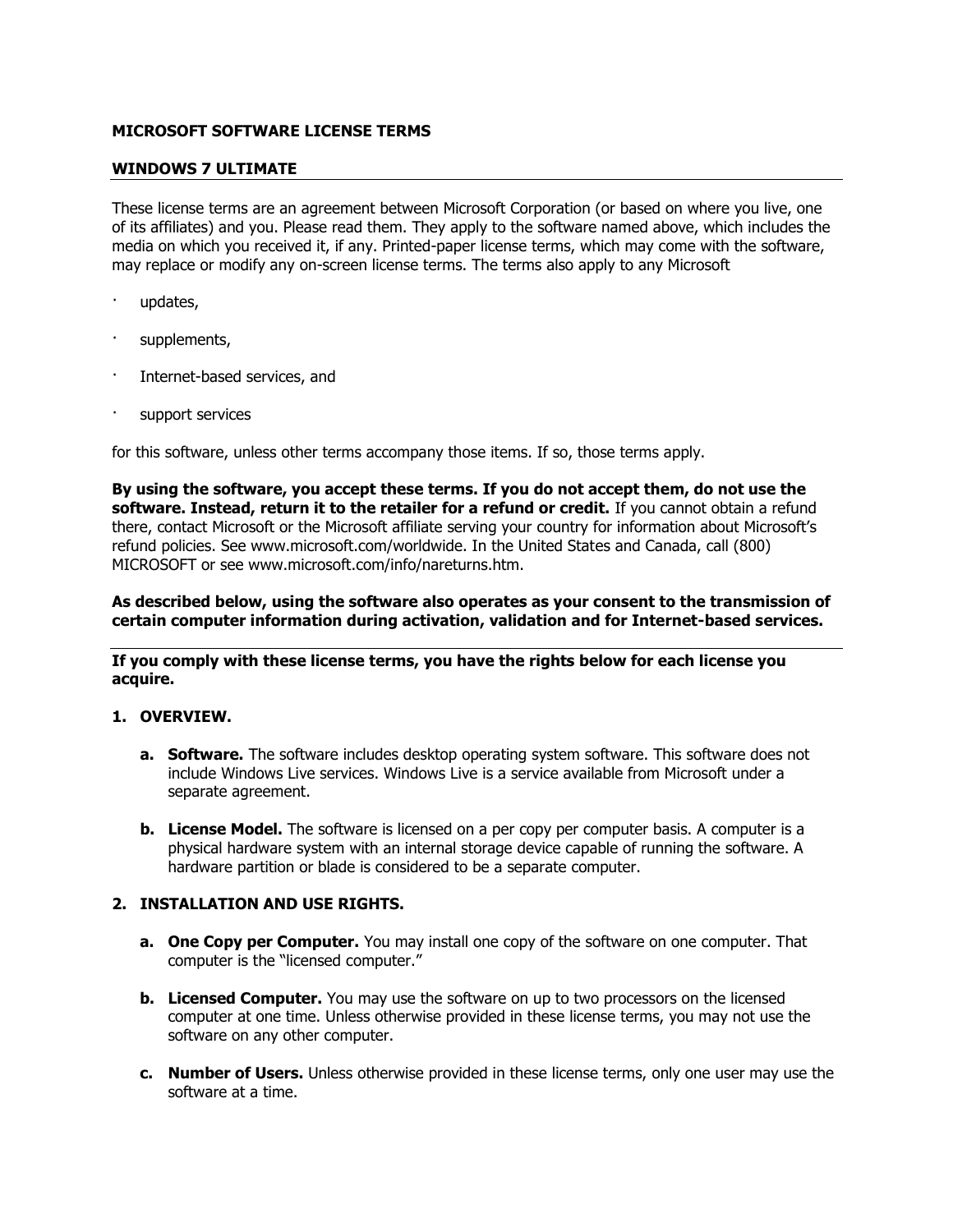**d. Alternative Versions.** The software may include more than one version, such as 32-bit and 64-bit. You may install and use only one version at one time.

#### **3. ADDITIONAL LICENSING REQUIREMENTS AND/OR USE RIGHTS.**

- **a. Multiplexing.** Hardware or software you use to
	- · pool connections, or
	- · reduce the number of devices or users that directly access or use the software

(sometimes referred to as "multiplexing" or "pooling"), does not reduce the number of licenses you need.

- **b. Font Components.** While the software is running, you may use its fonts to display and print content. You may only
	- · embed fonts in content as permitted by the embedding restrictions in the fonts; and
	- · temporarily download them to a printer or other output device to print content.
- **c. Icons, images and sounds.** While the software is running, you may use but not share its icons, images, sounds, and media. The sample images, sounds and media provided with the software are for your non-commercial use only.
- **d. Use with Virtualization Technologies.** Instead of using the software directly on the licensed computer, you may install and use the software within only one virtual (or otherwise emulated) hardware system on the licensed computer. When used in a virtualized environment, content protected by digital rights management technology, BitLocker or any full volume disk drive encryption technology may not be as secure as protected content not in a virtualized environment. You should comply with all domestic and international laws that apply to such protected content.
- **e. Storage.** You may store one copy of the software on a storage device, such as a network server. You may use that copy to install the software on any other computer to which a license has been assigned.
- **f. Device Connections.** You may allow up to 20 other devices to access software installed on the licensed computer to use only File Services, Print Services, Internet Information Services and Internet Connection Sharing and Telephony Services.
- **g. Remote Access Technologies.** You may access and use the software installed on the licensed computer remotely from another device using remote access technologies as follows.
	- Remote Desktop. The single primary user of the licensed computer may access a session from any other device using Remote Desktop or similar technologies. A "session" means the experience of interacting with the software, directly or indirectly, through any combination of input, output and display peripherals. Other users may access a session from any device using these technologies, if the remote device is separately licensed to run the software.
	- · Other Access Technologies. You may use Remote Assistance or similar technologies to share an active session.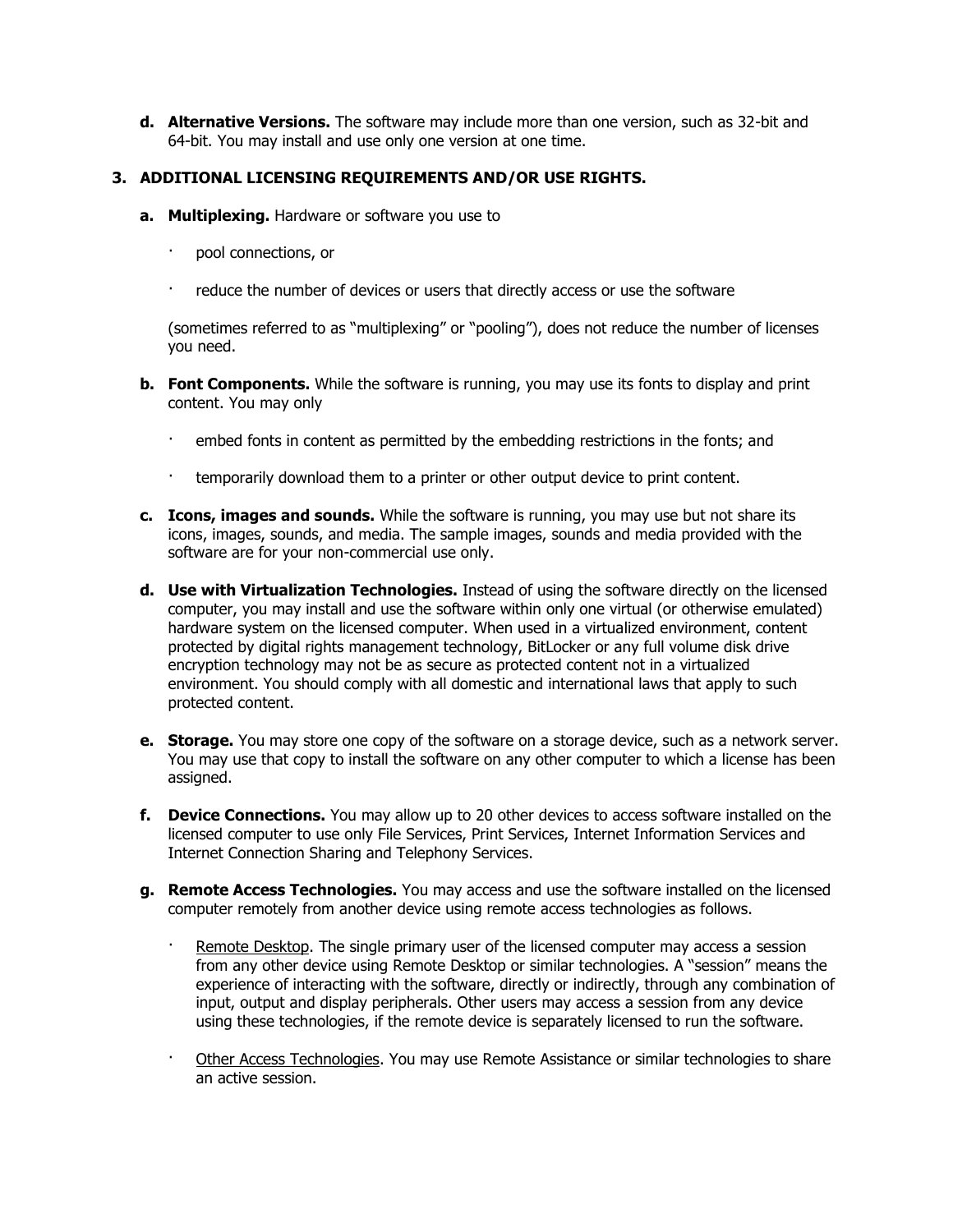- **h. Media Center Extender.** You may have five Media Center Extender Sessions (or other software or devices which provide similar functionality for a similar purpose) running at the same time to display the software user interface or content on other displays or devices.
- **i. Electronic Programming Guide.** If the software includes access to an electronic programming guide service that displays customized television listings, a separate service agreement applies to the service. If you do not agree to the terms of the service agreement, you may continue to use the software, but you will not be able to use the electronic programming guide service. The service may contain advertising content and related data, which are received and stored by the software. The service is not available in all areas. Please consult the software information for instructions on accessing the service agreement.
- **j. Related Media Information.** If you request related media information as part of your playback experience, the data provided to you may not be in your local language. Some countries or regions have laws and regulations which may restrict or limit your ability to access certain types of content.
- **k. Worldwide Use of the Media Center.** Media Center is not designed for use in every country. For example, although the Media Center information may refer to certain features such as an electronic programming guide or provide information on how to configure a TV tuner, these features may not work in your area. Please refer to the Media Center information for a list of features that may not work in your area.

## **4. MANDATORY ACTIVATION.**

Activation associates the use of the software with a specific computer. During activation, the software will send information about the software and the computer to Microsoft. This information includes the version, language and product key of the software, the Internet protocol address of the computer, and information derived from the hardware configuration of the computer. For more information, see go.microsoft.com/fwlink/?Linkid=104609. By using the software, you consent to the transmission of this information. If properly licensed, you have the right to use the version of the software installed during the installation process up to the time permitted for activation. **Unless the software is activated, you have no right to use the software after the time permitted for activation.** This is to prevent its unlicensed use. **You are not permitted to bypass or circumvent activation.** If the computer is connected to the Internet, the software may automatically connect to Microsoft for activation. You can also activate the software manually by Internet or telephone. If you do so, Internet and telephone service charges may apply. Some changes to your computer components or the software may require you to reactivate the software. **The software will remind you to activate it until you do.**

## **5. VALIDATION.**

- **a.** Validation verifies that the software has been activated and is properly licensed. It also verifies that no unauthorized changes have been made to the validation, licensing, or activation functions of the software. Validation may also check for certain malicious or unauthorized software related to such unauthorized changes. A validation check confirming that you are properly licensed permits you to continue to use the software, certain features of the software or to obtain additional benefits. **You are not permitted to circumvent validation.** This is to prevent unlicensed use of the software. For more information, see go.microsoft.com/fwlink/?Linkid=104610.
- **b.** The software will from time to time perform a validation check of the software. The check may be initiated by the software or Microsoft. To enable the activation function and validation checks,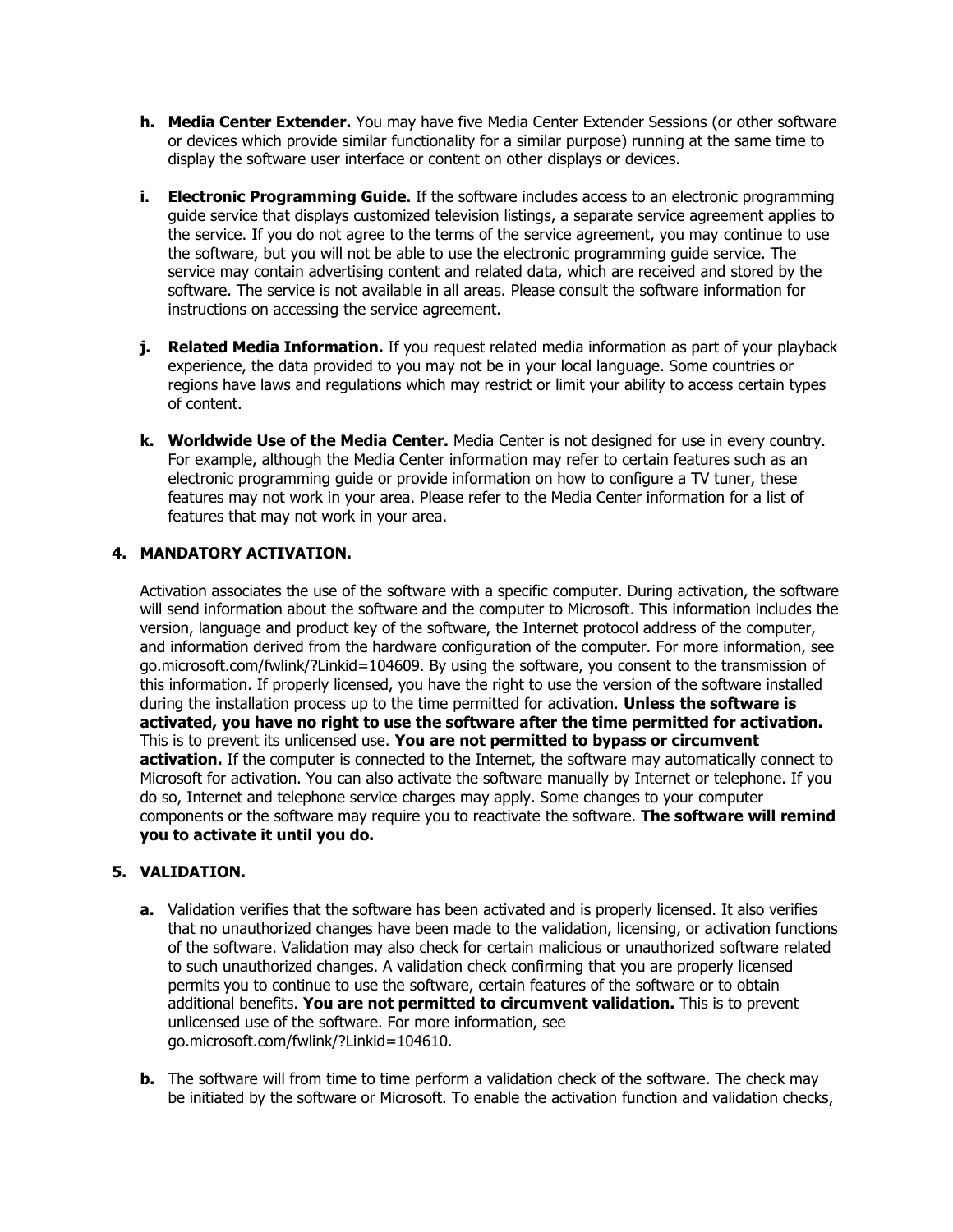the software may from time to time require updates or additional downloads of the validation, licensing or activation functions of the software. The updates or downloads are required for the proper functioning of the software and may be downloaded and installed without further notice to you. During or after a validation check, the software may send information about the software, the computer and the results of the validation check to Microsoft. This information includes, for example, the version and product key of the software, any unauthorized changes made to the validation, licensing or activation functions of the software, any related malicious or unauthorized software found and the Internet protocol address of the computer. Microsoft does not use the information to identify or contact you. By using the software, you consent to the transmission of this information. For more information about validation and what is sent during or after a validation check, see go.microsoft.com/fwlink/?Linkid=104611.

**c.** If, after a validation check, the software is found to be counterfeit, improperly licensed, a non-genuine Windows product, or include unauthorized changes, the functionality and experience of using the software will be affected, for example:

#### Microsoft may

- repair the software, remove, quarantine or disable any unauthorized changes that may interfere with the proper use of the software, including circumvention of the activation or validation functions of the software, or
- · check and remove malicious or unauthorized software known to be related to such unauthorized changes, or
- · provide notices that the software is improperly licensed or a non-genuine Windows product

and you may

- · receive reminders to obtain a properly licensed copy of the software, or
- · need to follow Microsoft's instructions to be licensed to use the software and reactivate,

and you may not be able to

- use or continue to use the software or some of the features of the software, or
- · obtain certain updates or upgrades from Microsoft
- **d.** You may only obtain updates or upgrades for the software from Microsoft or authorized sources. For more information on obtaining updates from authorized sources see go.microsoft.com/fwlink/?Linkid=104612.
- **6. POTENTIALLY UNWANTED SOFTWARE.** If turned on, Windows Defender will search your computer for "spyware," "adware" and other potentially unwanted software. If it finds potentially unwanted software, the software will ask you if you want to ignore, disable (quarantine) or remove it. Any potentially unwanted software rated "high" or "severe," will automatically be removed after scanning unless you change the default setting. Removing or disabling potentially unwanted software may result in
	- other software on your computer ceasing to work, or
	- · your breaching a license to use other software on your computer.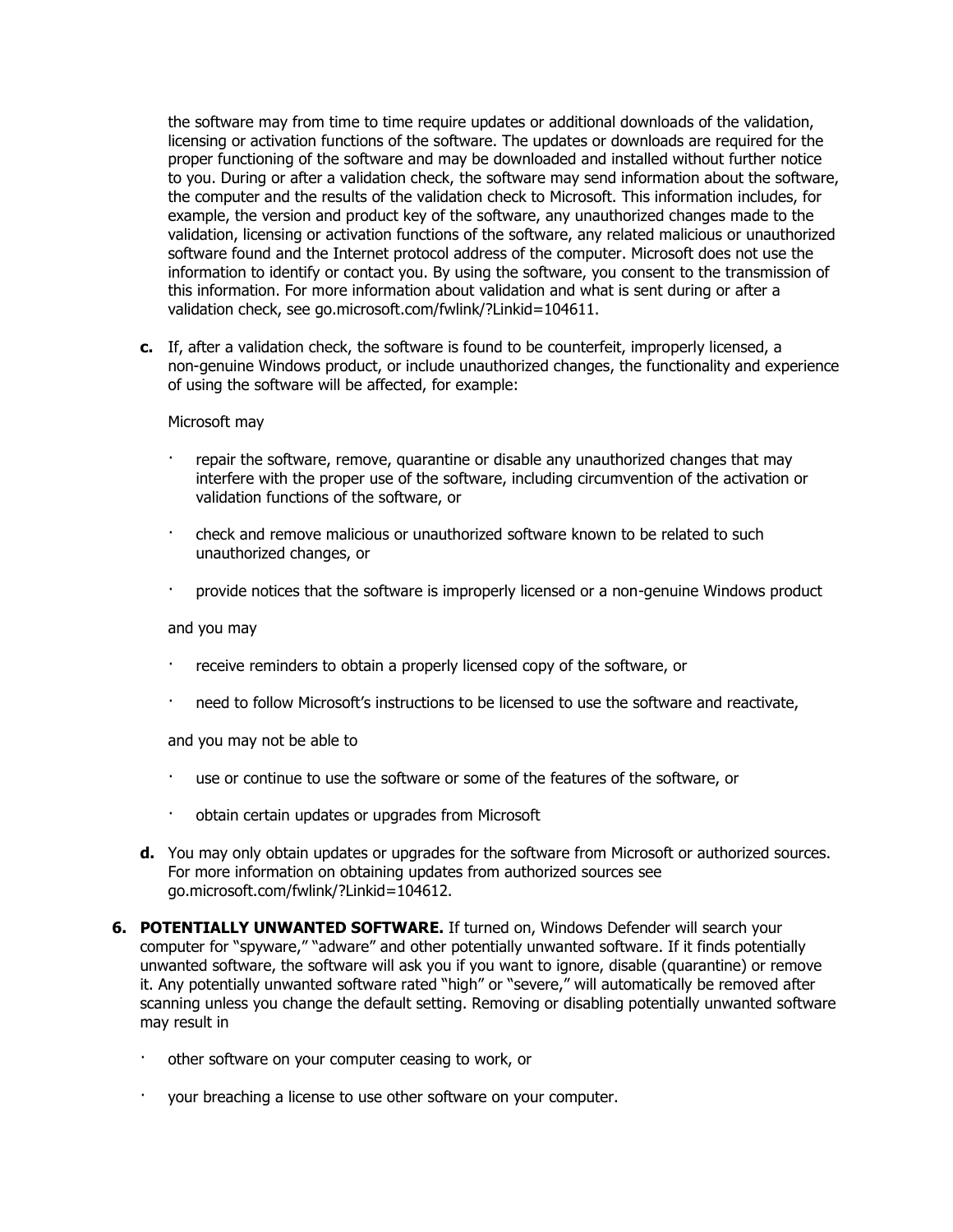By using this software, it is possible that you will also remove or disable software that is not potentially unwanted software.

- **7. INTERNET-BASED SERVICES.** Microsoft provides Internet-based services with the software. It may change or cancel them at any time.
	- **a. Consent for Internet-Based Services.** The software features described below and in the Windows 7 Privacy Statement connect to Microsoft or service provider computer systems over the Internet. In some cases, you will not receive a separate notice when they connect. In some cases, you may switch off these features or not use them. For more information about these features, see the Windows 7 Privacy Statement at go.microsoft.com/fwlink/?linkid=104604. **By using these features, you consent to the transmission of this information.** Microsoft does not use the information to identify or contact you.

Computer Information. The following features use Internet protocols, which send to the appropriate systems computer information, such as your Internet protocol address, the type of operating system, browser and name and version of the software you are using, and the language code of the computer where you installed the software. Microsoft uses this information to make the Internet-based services available to you.

- · Plug and Play and Plug and Play Extensions. You may connect new hardware to your computer, either directly or over a network. Your computer may not have the drivers needed to communicate with that hardware. If so, the update feature of the software can obtain the correct driver from Microsoft and install it on your computer. An administrator can disable this update feature.
- · Windows Update. To enable the proper functioning of the Windows Update service in the software (if you use it), updates or downloads to the Windows Update service will be required from time to time and downloaded and installed without further notice to you.
- · Web Content Features. Features in the software can retrieve related content from Microsoft and provide it to you. Examples of these features are clip art, templates, online training, online assistance and Appshelp. You may choose not to use these web content features.
- · Digital Certificates. The software uses digital certificates. These digital certificates confirm the identity of Internet users sending X.509 standard encrypted information. They also can be used to digitally sign files and macros, to verify the integrity and origin of the file contents. The software retrieves certificates and updates certificate revocation lists over the Internet, when available.
- · Auto Root Update. The Auto Root Update feature updates the list of trusted certificate authorities. You can switch off the Auto Root Update feature.
- · Windows Media Digital Rights Management. Content owners use Windows Media digital rights management technology (WMDRM) to protect their intellectual property, including copyrights. This software and third party software use WMDRM to play and copy WMDRM-protected content. If the software fails to protect the content, content owners may ask Microsoft to revoke the software's ability to use WMDRM to play or copy protected content. Revocation does not affect other content. When you download licenses for protected content, you agree that Microsoft may include a revocation list with the licenses. Content owners may require you to upgrade WMDRM to access their content. Microsoft software that includes WMDRM will ask for your consent prior to the upgrade. If you decline an upgrade, you will not be able to access content that requires the upgrade. You may switch off WMDRM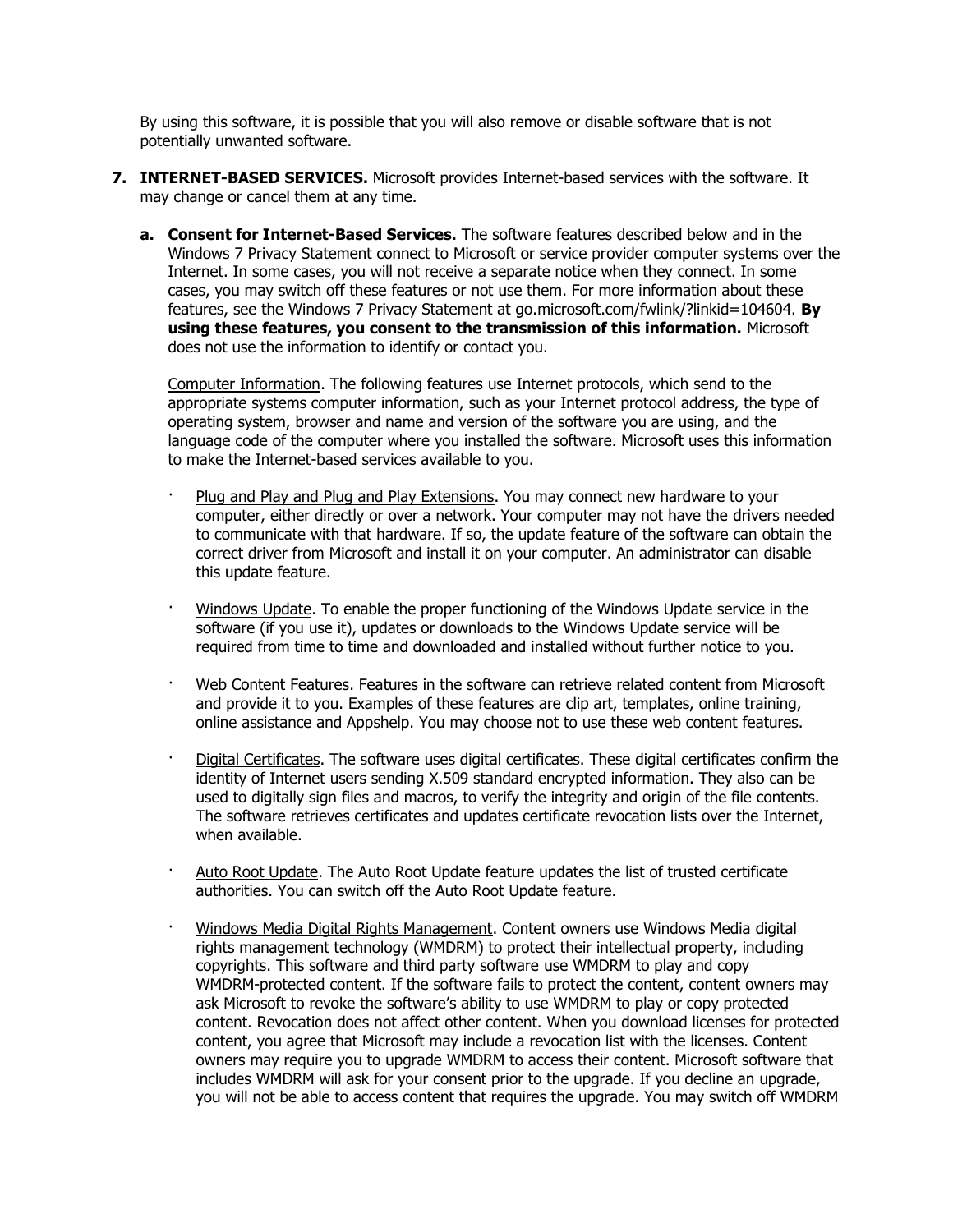features that access the Internet. When these features are off, you can still play content for which you have a valid license.

- · Windows Media Player. When you use Windows Media Player, it checks with Microsoft for
	- compatible online music services in your region; and
	- · new versions of the player.

For more information, go to go.microsoft.com/fwlink/?Linkid=104605.

- · Malicious Software Removal. During setup, if you select "Get important updates for installation", the software may check and remove certain malware from your computer. "Malware" is malicious software. If the software runs, it will remove the Malware listed and updated at www.support.microsoft.com/?kbid=890830. During a Malware check, a report will be sent to Microsoft with specific information about Malware detected, errors, and other information about your computer. This information is used to improve the software and other Microsoft products and services. No information included in these reports will be used to identify or contact you. You may disable the software's reporting functionality by following the instructions found at www.support.microsoft.com/?kbid=890830. For more information, read the Windows Malicious Software Removal Tool privacy statement at go.microsoft.com/fwlink/?LinkId=113995.
- Network Awareness. This feature determines whether a system is connected to a network by either passive monitoring of network traffic or active DNS or HTTP queries. The query only transfers standard TCP/IP or DNS information for routing purposes. You can switch off the active query feature through a registry setting.
- · Windows Time Service. This service synchronizes with time.windows.com once a week to provide your computer with the correct time. You can turn this feature off or choose your preferred time source within the Date and Time Control Panel applet. The connection uses standard NTP protocol.
- · IPv6 Network Address Translation (NAT) Traversal service (Teredo). This feature helps existing home Internet gateway devices transition to IPv6. IPv6 is next generation Internet protocol. It helps enable end-to-end connectivity often needed by peer-to-peer applications. To do so, each time you start up the software the Teredo client service will attempt to locate a public Teredo Internet service. It does so by sending a query over the Internet. This query only transfers standard Domain Name Service information to determine if your computer is connected to the Internet and can locate a public Teredo service. If you
	- use an application that needs IPv6 connectivity or
	- · configure your firewall to always enable IPv6 connectivity

by default standard Internet Protocol information will be sent to the Teredo service at Microsoft at regular intervals. No other information is sent to Microsoft. You can change this default to use non-Microsoft servers. You can also switch off this feature using a command line utility named "netsh".

· Accelerators. When you click on or move your mouse over an Accelerator in Internet Explorer, any of the following may be sent to the service provider: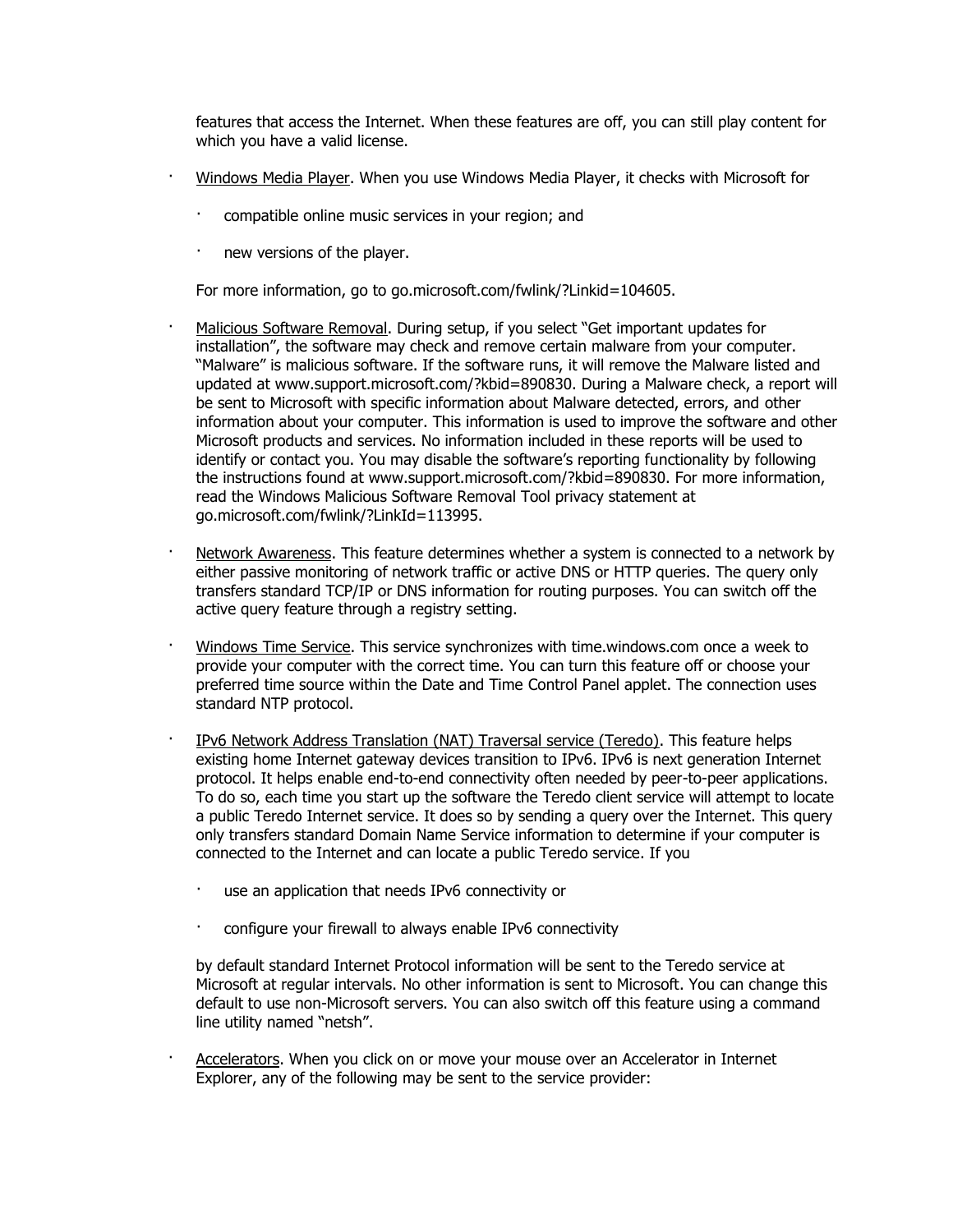- · the title and full web address or URL of the current webpage,
- standard computer information, and
- any content you have selected.

If you use an Accelerator provided by Microsoft, use of the information sent is subject to the Microsoft Online Privacy Statement. This statement is available at go.microsoft.com/fwlink/?linkid=31493. If you use an Accelerator provided by a third party, use of the information sent will be subject to the third party's privacy practices.

- Search Suggestions Service. In Internet Explorer, when you type a search query in the Instant Search box or type a question mark (?) before your search term in the Address bar, you will see search suggestions as you type (if supported by your search provider). Everything you type in the Instant Search box or in the Address bar when preceded by a question mark (?) is sent to your search provider as you type. Also, when you press Enter or click the Search button, the text in the Instant Search box or Address bar is sent to the search provider. If you use a Microsoft search provider, use of the information sent is subject to the Microsoft Online Privacy Statement. This statement is available at go.microsoft.com/fwlink/?linkid=31493. If you use a third-party search provider, use of the information sent will be subject to the third party's privacy practices. You can turn search suggestions off at any time. To do so, use Manage Add-ons under the Tools button in Internet Explorer. For more information about the search suggestions service, see go.microsoft.com/fwlink/?linkid=128106.
- · Consent to Update Infrared Emitter/Receiver. The software may contain technology to ensure proper functioning of the infrared emitter/receiver device shipped with certain Media Center-based products. You agree that the software may update the firmware of this device.
- Media Center Online Promotions. If you use Media Center features of the software to access Internet-based content or other Internet-based services, such services may obtain the following information from the software to enable you to receive, accept and use certain promotional offers:
	- · certain computer information, such as your Internet protocol address, the type of operating system and browser you are using, and the name and version of the software you are using,
	- · the requested content, and
	- the language code of the computer where you installed the software.

Your use of the Media Center features to connect to those services serves as your consent to the collection and use of such information.

- **b. Use of Information.** Microsoft may use the computer information, accelerator information, search suggestions information, error reports, and Malware reports to improve our software and services. We may also share it with others, such as hardware and software vendors. They may use the information to improve how their products run with Microsoft software.
- **c. Misuse of Internet-based Services.** You may not use these services in any way that could harm them or impair anyone else's use of them. You may not use the services to try to gain unauthorized access to any service, data, account or network by any means.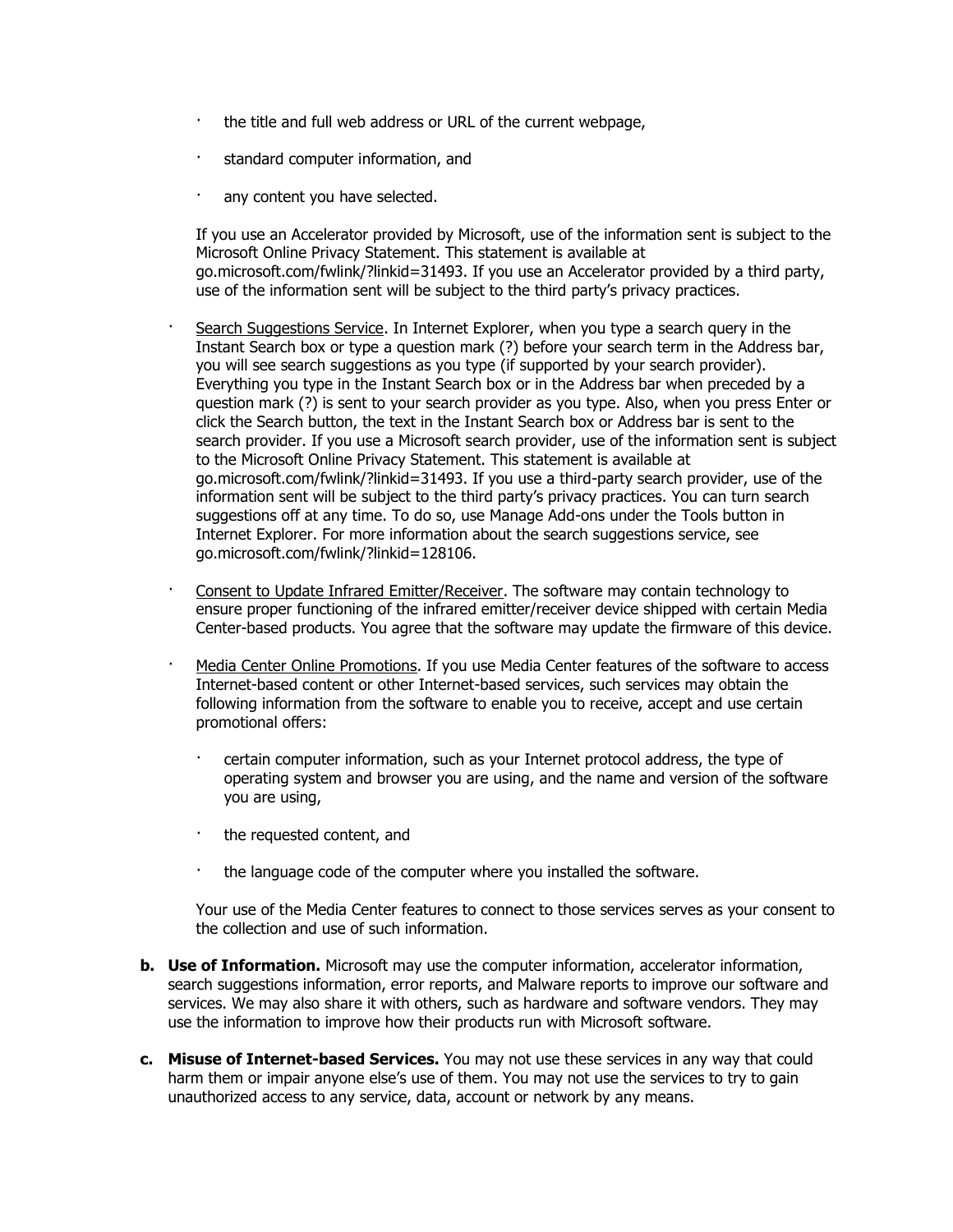- **8. SCOPE OF LICENSE.** The software is licensed, not sold. This agreement only gives you some rights to use the features included in the software edition you licensed. Microsoft reserves all other rights. Unless applicable law gives you more rights despite this limitation, you may use the software only as expressly permitted in this agreement. In doing so, you must comply with any technical limitations in the software that only allow you to use it in certain ways. You may not
	- work around any technical limitations in the software;
	- reverse engineer, decompile or disassemble the software, except and only to the extent that applicable law expressly permits, despite this limitation;
	- use components of the software to run applications not running on the software;
	- · make more copies of the software than specified in this agreement or allowed by applicable law, despite this limitation;
	- · publish the software for others to copy;
	- · rent, lease or lend the software; or
	- · use the software for commercial software hosting services.
- **9. MICROSOFT .NET BENCHMARK TESTING.** The software includes one or more components of the .NET Framework (".NET Components"). You may conduct internal benchmark testing of those components. You may disclose the results of any benchmark test of those components, provided that you comply with the conditions set forth at go.microsoft.com/fwlink/?LinkID=66406. Notwithstanding any other agreement you may have with Microsoft, if you disclose such benchmark test results, Microsoft shall have the right to disclose the results of benchmark tests it conducts of your products that compete with the applicable .NET Component, provided it complies with the same conditions set forth at go.microsoft.com/fwlink/?LinkID=66406.

## **10. BACKUP COPY.**

- **a.** Media. If you acquired the software on a disc or other media, you may make one backup copy of the media. You may use it only to reinstall the software on the licensed computer.
- **b. Electronic Download.** If you purchased and downloaded the software online, you may make one copy of the software on a disc or other media in order to install the software on a computer. You may also use it to reinstall the software on the licensed computer.
- 11. **DOCUMENTATION.** Any person that has valid access to your computer or internal network may copy and use the documentation for your internal, reference purposes.
- **12. NOT FOR RESALE SOFTWARE.** You may not sell software marked as "NFR" or "Not for Resale."
- 13. ACADEMIC EDITION SOFTWARE. You must be a "Qualified Educational User" to use software marked as "Academic Edition" or "AE." If you do not know whether you are a Qualified Educational User, visit www.microsoft.com/education or contact the Microsoft affiliate serving your country.
- **14. GEOGRAPHIC RESTRICTIONS.** If the software is marked as requiring activation in a specific geographic region, then you are only permitted to activate this software in the geographic region indicated on the software packaging. You may not be able to activate the software outside of that region. For further information on geographic restrictions, visit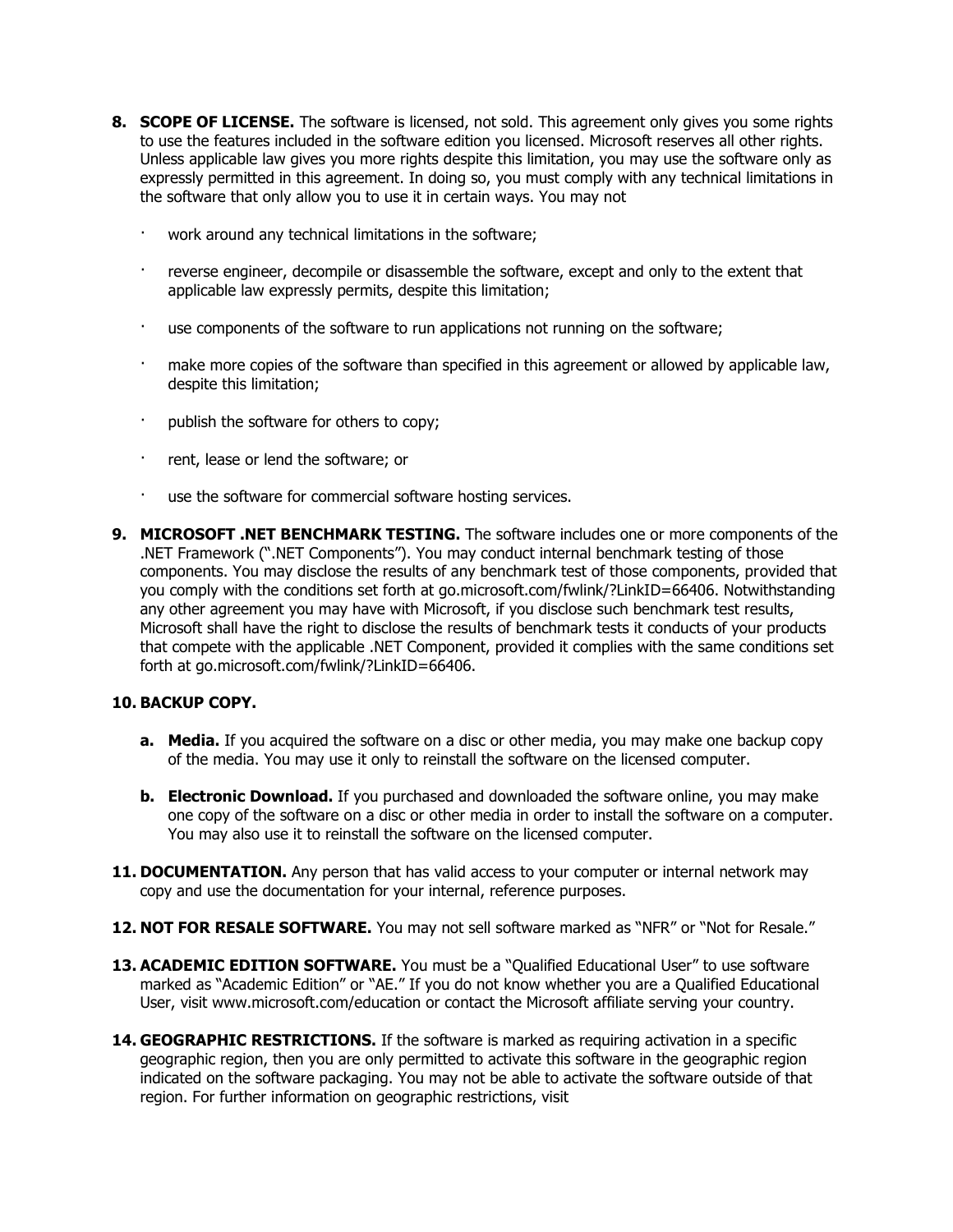go.microsoft.com/fwlink/?LinkId=141397.

**15. UPGRADES.** To use upgrade software, you must first be licensed for the software that is eligible for the upgrade. Upon upgrade, this agreement takes the place of the agreement for the software you upgraded from. After you upgrade, you may no longer use the software you upgraded from.

# **16. PROOF OF LICENSE.**

- **a. Genuine Proof of License.** If you acquired the software on a disc or other media, your proof of license is the genuine Microsoft certificate of authenticity label with the accompanying genuine product key, and your proof of purchase. If you purchased and downloaded the software online, your proof of license is the genuine Microsoft product key for the software which you received with your purchase, and your proof of purchase from an authorized electronic supplier of genuine Microsoft software. Proof of purchase may be subject to verification by your merchant's records.
- **b. Windows Anytime Upgrade License.** If you upgrade the software using Windows Anytime Upgrade, your proof of license is the proof of license for the software you upgraded from, your Windows Anytime Upgrade product key and your proof of purchase. Proof of purchase may be subject to verification by your merchant's records.
- **c.** To identify genuine Microsoft software, see www.howtotell.com.

# **17. TRANSFER TO ANOTHER COMPUTER.**

- **a. Software Other than Windows Anytime Upgrade.** You may transfer the software and install it on another computer for your use. That computer becomes the licensed computer. You may not do so to share this license between computers.
- **b. Windows Anytime Upgrade Software.** You may transfer the software and install it on another computer, but only if the license terms of the software you upgraded from allows you to do so. That computer becomes the licensed computer. You may not do so to share this license between computers.

# **18. TRANSFER TO A THIRD PARTY.**

- **a. Software Other Than Windows Anytime Upgrade.** The first user of the software may make a one time transfer of the software and this agreement, by transferring the original media, the certificate of authenticity, the product key and the proof of purchase directly to a third party. The first user must remove the software before transferring it separately from the computer. The first user may not retain any copies of the software.
- **b. Windows Anytime Upgrade Software.** You may transfer the software directly to a third party only with the licensed computer. You may not keep any copies of the software or any earlier edition.
- **c. Other Requirements.** Before any permitted transfer, the other party must agree that this agreement applies to the transfer and use of the software.

**19. NOTICE ABOUT THE H.264/AVC VISUAL STANDARD, THE VC-1 VIDEO STANDARD, THE MPEG-4 VISUAL STANDARD AND THE MPEG-2 VIDEO STANDARD.** This software includes H.264/AVC, VC-1, MPEG-4 Part 2, and MPEG-2 visual compression technology. MPEG LA, L.L.C. requires this notice:

THIS PRODUCT IS LICENSED UNDER THE AVC, THE VC-1, THE MPEG-4 PART 2 VISUAL, AND THE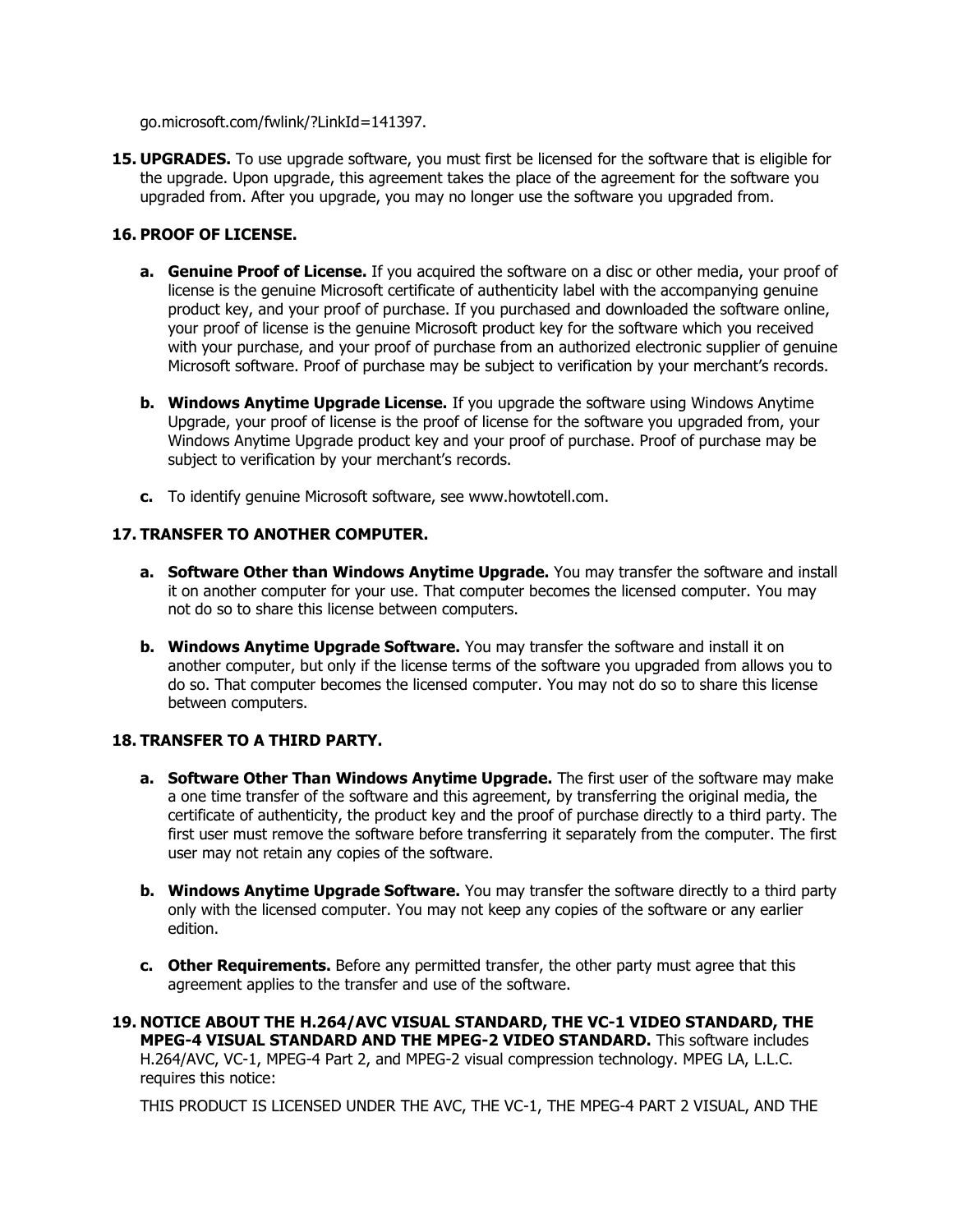MPEG-2 VIDEO PATENT PORTFOLIO LICENSES FOR THE PERSONAL AND NON-COMMERCIAL USE OF A CONSUMER TO (i) ENCODE VIDEO IN COMPLIANCE WITH THE ABOVE STANDARDS ("VIDEO STANDARDS") AND/OR (ii) DECODE AVC, VC-1, MPEG-4 PART 2 AND MPEG-2 VIDEO THAT WAS ENCODED BY A CONSUMER ENGAGED IN A PERSONAL AND NON-COMMERICAL ACTIVITY AND/OR WAS OBTAINED FROM A VIDEO PROVIDER LICENSED TO PROVIDE SUCH VIDEO. NO LICENSE IS GRANTED OR SHALL BE IMPLIED FOR ANY OTHER USE. ADDITIONAL INFORMATION MAY BE OBTAINED FROM MPEG LA, L.L.C. SEE WWW.MPEGLA.COM.

- **20. THIRD PARTY PROGRAMS.** The software contains third party programs. The license terms with those programs apply to your use of them.
- 21. **EXPORT RESTRICTIONS.** The software is subject to United States export laws and regulations. You must comply with all domestic and international export laws and regulations that apply to the software. These laws include restrictions on destinations, end users and end use. For additional information, see www.microsoft.com/exporting.
- **22. SUPPORT SERVICES.** Microsoft provides support services for the software as described at www.support.microsoft.com/common/international.aspx. If you are using software that is not properly licensed, you will not be entitled to receive support services.
- **23. ENTIRE AGREEMENT.** This agreement (including the warranty below), additional terms (including any printed-paper license terms that accompany the software and may modify or replace some or all of these terms), and the terms for supplements, updates, Internet-based services and support services that you use, are the entire agreement for the software and support services.

## **24. APPLICABLE LAW.**

- **a. United States.** If you acquired the software in the United States, Washington state law governs the interpretation of this agreement and applies to claims for breach of it, regardless of conflict of laws principles. The laws of the state where you live govern all other claims, including claims under state consumer protection laws, unfair competition laws, and in tort.
- **b. Outside the United States.** If you acquired the software in any other country, the laws of that country apply.
- **25. LEGAL EFFECT.** This agreement describes certain legal rights. You may have other rights under the laws of your state or country. You may also have rights with respect to the party from whom you acquired the software. This agreement does not change your rights under the laws of your state or country if the laws of your state or country do not permit it to do so.

## **26. LIMITATION ON AND EXCLUSION OF DAMAGES. You can recover from Microsoft and its suppliers only direct damages up to the amount you paid for the software. You cannot recover any other damages, including consequential, lost profits, special, indirect or incidental damages.**

This limitation applies to

- anything related to the software, services, content (including code) on third party Internet sites, or third party programs; and
- · claims for breach of contract, breach of warranty, guarantee or condition, strict liability, negligence, or other tort to the extent permitted by applicable law.

It also applies even if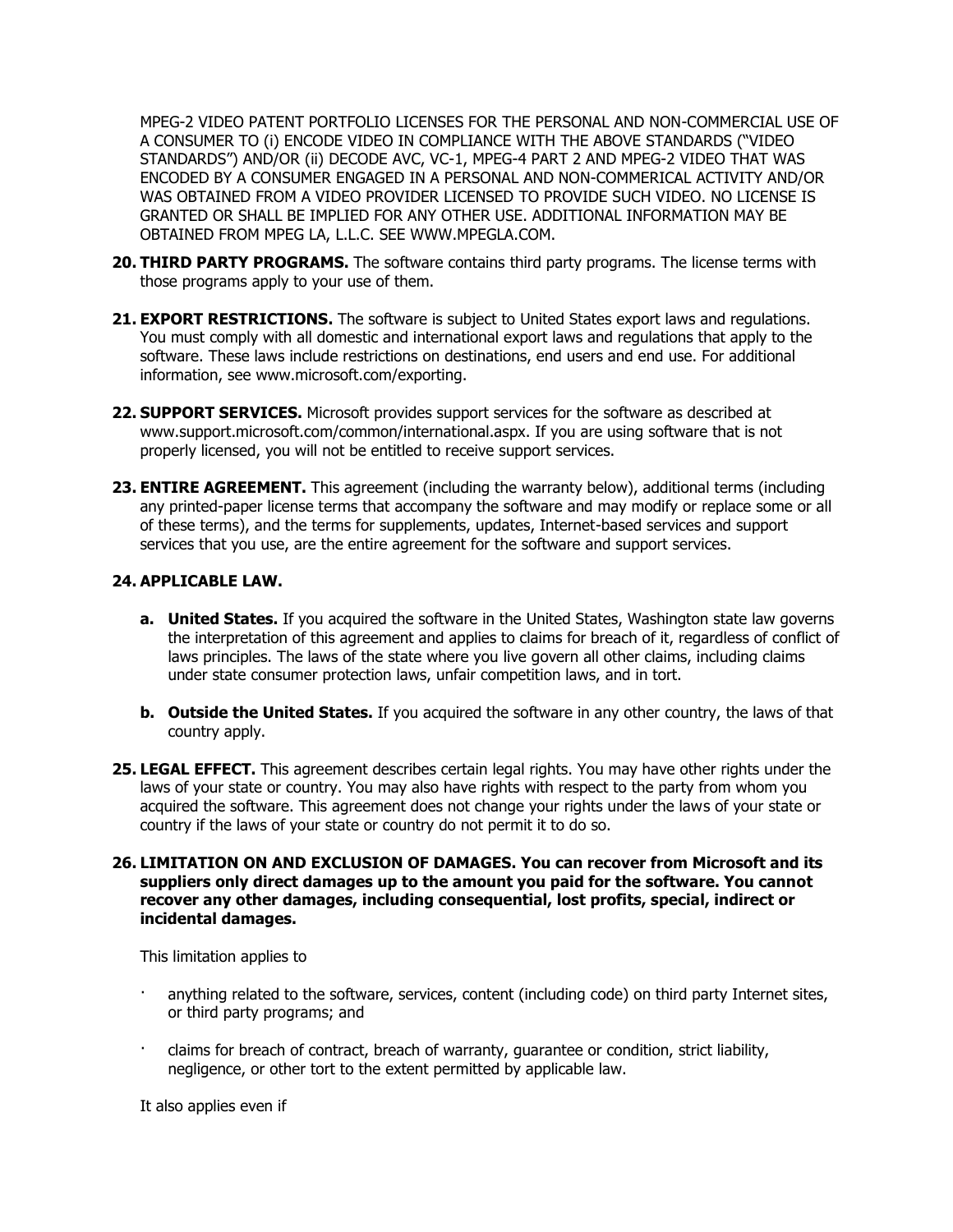- · repair, replacement or a refund for the software does not fully compensate you for any losses; or
- · Microsoft knew or should have known about the possibility of the damages.

Some states do not allow the exclusion or limitation of incidental or consequential damages, so the above limitation or exclusion may not apply to you. They also may not apply to you because your country may not allow the exclusion or limitation of incidental, consequential or other damages.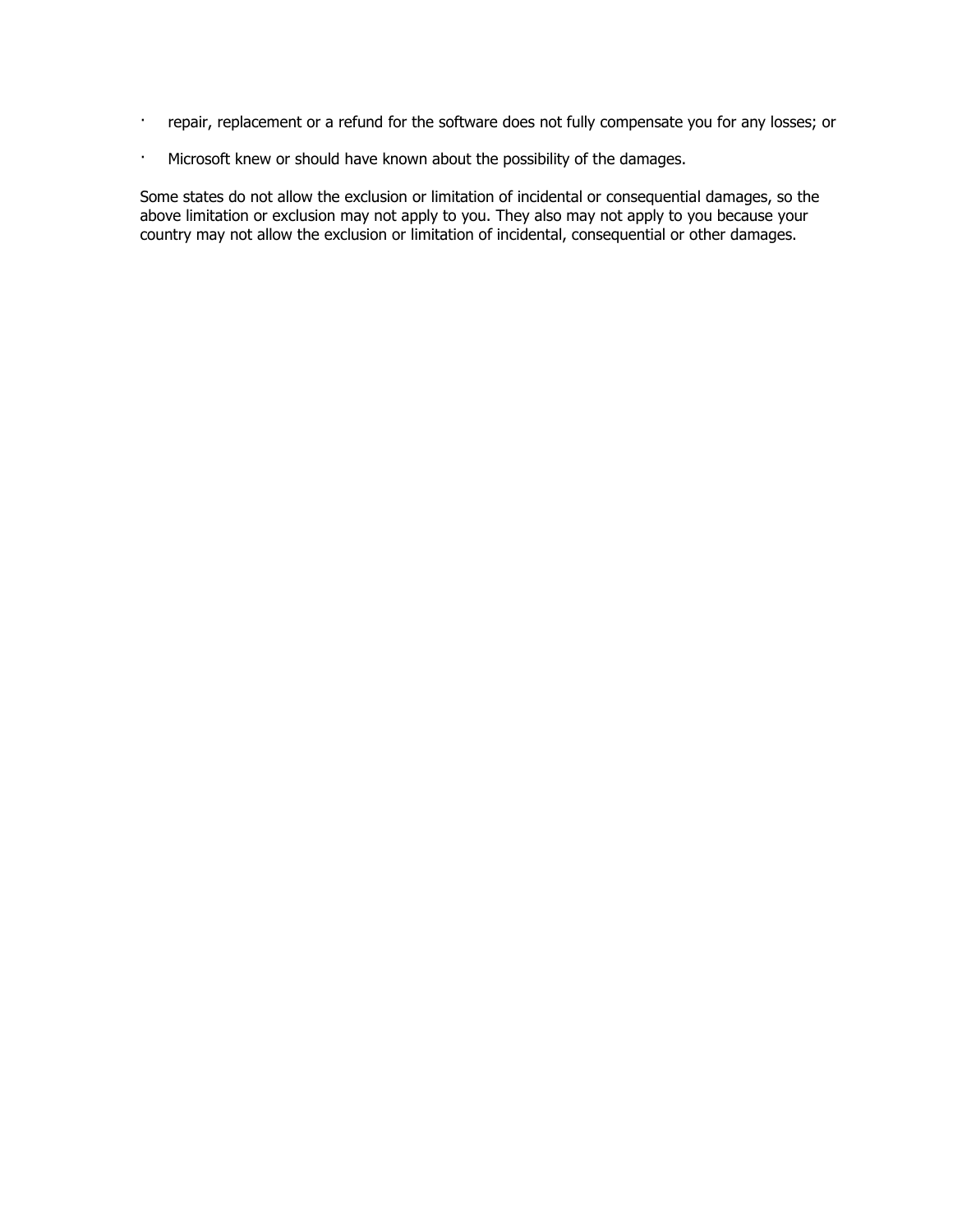**\*\*\*\*\*\*\*\*\*\*\*\*\*\*\*\*\*\*\*\*\*\*\*\*\*\*\*\*\*\*\*\*\*\*\*\*\*\*\*\*\*\*\*\*\*\*\*\*\*\*\*\*\*\*\*\*\*\*\*\*\*\*\*\*\*\*\*\*\*\*\*\*\* \*\*\*\*\*\***

#### **LIMITED WARRANTY**

- **A. LIMITED WARRANTY.** If you follow the instructions and the software is properly licensed, the software will perform substantially as described in the Microsoft materials that you receive in or with the software.
- **B. TERM OF WARRANTY; WARRANTY RECIPIENT; LENGTH OF ANY IMPLIED WARRANTIES. The limited warranty covers the software for one year after acquired by the first user. If you receive supplements, updates, or replacement software during that year, they will be covered for the remainder of the warranty or 30 days, whichever is longer.** If the first user transfers the software, the remainder of the warranty will apply to the recipient.

**To the extent permitted by law, any implied warranties, guarantees or conditions last only during the term of the limited warranty.** Some states do not allow limitations on how long an implied warranty lasts, so these limitations may not apply to you. They also might not apply to you because some countries may not allow limitations on how long an implied warranty, guarantee or condition lasts.

- **C. EXCLUSIONS FROM WARRANTY.** This warranty does not cover problems caused by your acts (or failures to act), the acts of others, or events beyond Microsoft's reasonable control.
- **D. REMEDY FOR BREACH OF WARRANTY. Microsoft will repair or replace the software at no charge. If Microsoft cannot repair or replace it, Microsoft will refund the amount shown on your receipt for the software. It will also repair or replace supplements, updates and replacement software at no charge. If Microsoft cannot repair or replace them, it will refund the amount you paid for them, if any. You must uninstall the software and return any media and other associated materials to Microsoft with proof of purchase to obtain a refund. These are your only remedies for breach of the limited warranty.**
- **E. CONSUMER RIGHTS NOT AFFECTED. You may have additional consumer rights under your local laws, which this agreement cannot change.**
- **F. WARRANTY PROCEDURES.** You need proof of purchase for warranty service.
	- **1. United States and Canada.** For warranty service or information about how to obtain a refund for software acquired in the United States and Canada, contact Microsoft at
		- · (800) MICROSOFT;
		- · Microsoft Customer Service and Support, One Microsoft Way, Redmond, WA 98052-6399; or
		- · visit www.microsoft.com/info/nareturns.htm.
	- **2. Europe, Middle East and Africa.** If you acquired the software in Europe, the Middle East or Africa, Microsoft Ireland Operations Limited makes this limited warranty. To make a claim under this warranty, you should contact either
		- Microsoft Ireland Operations Limited, Customer Care Centre, Atrium Building Block B, Carmanhall Road, Sandyford Industrial Estate, Dublin 18, Ireland; or